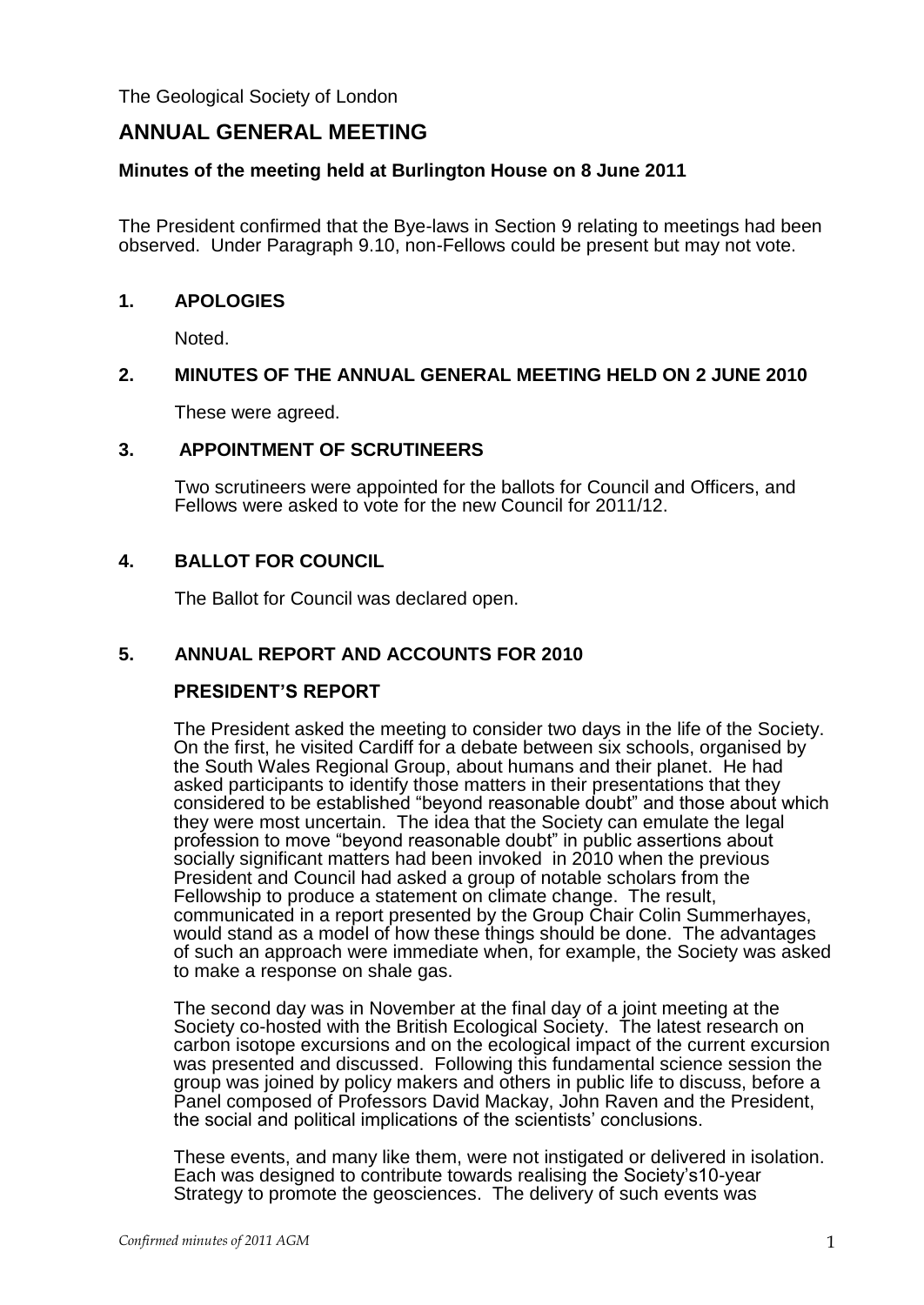monitored and success the norm, not least because of the commitment of the staff. Thus, the Cardiff debate was expertly integrated into a range of educational activity. The statement on climate change was published and featured at that November joint meeting with the BES and was preceded and followed by many other events that serve both science and profession.

The President concluded by saying that it was now two decades since science and profession came together in the present-day Geological Society of London. In public affairs, the Society's collective wisdom was increasingly giving it a significant voice without jeopardising its traditional eager promotion of individual academic specialisms to each other. In 2010 it was made clear that though geologists may argue a lot among themselves it is unwise to argue with a rock.

### **SECRETARIES' REPORTS**

*External Relations*

Professor A R Lord, Secretary Foreign & External Affairs, reported on the following topics:

**Strategy – respected voice**. The Society's aim to be a respected voice for geoscience had many faces, reflecting outreach in its broadest sense, from a 'science-led communications policy' to publications, meetings and international collaboration and capacity-building. In April Professor P A Allen, Secretary Science, arranged and led a very successful session on 'Teleconnections' jointly with the Geological Society of America (GSA) at the meeting of the European Geosciences Union (EGU) in Vienna, and it is aimed to make this a regular event.

**Climate Change.** The Society under its previous President L E Frostick initiated a working group on Climate Change chaired by Colin Summerhayes. The group's report, issued in November, focused on geological evidence for past climate change events and this different perspective on a very emotive subject was well received.

Another outward-facing initiative was a joint letter and supporting document to Government, prepared in collaboration with the Committee of Heads of UK Geoscience Departments (CHUGD) and the British Geological Survey (BGS), pressing the case for Earth Science as a strategically important but high cost subject in universities.

**Consultations.** The Society also responded to requests for evidence and opinion, especially from the House of Commons Science & Technology Committee. The number of such consultation responses has increased and so far in 2011 there have already been responses to as many requests as in the whole of 2010, on subjects as diverse as shale gas and field work in school science. This work is demanding on the time of staff, officers and colleagues consulted but can be valuable in extending the Society's influence and networks of contacts. It is known that the Society's responses to select committee inquiries have been well received, since the Society was asked to provide oral evidence witnesses in two instances.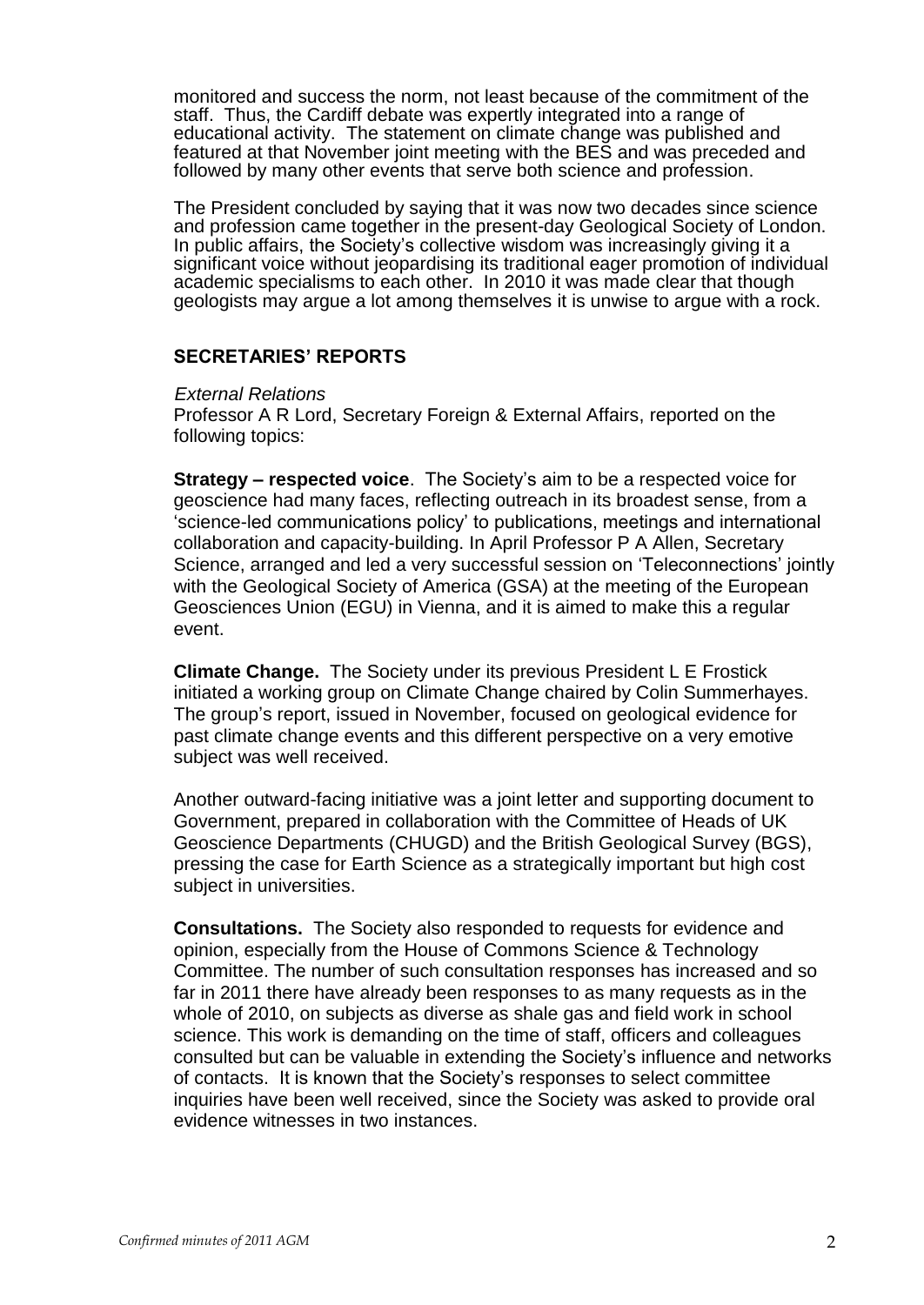**'Friends' scheme.** This was developed from the popular Shell London Lecture programme and encourages enthusiastic members of the public to draw closer to the Society. There are currently about 100 members.

The Society's outreach efforts towards the general public include podcasts, and an increasingly active presence on social networks such as Facebook and Twitter.

**Science Festivals.** The Society was represented by Sarah Day at the *Big Bang* science fair in London and at the *Orkney Science Festival*.

**Media Coverage.** Among highlights of the last year, the Climate Change statement attracted great interest, and the meeting on the 'Anthropocene' was reported in *Nature*, *New Scientist*, the *Guardian* and the *Economist* (including the front cover).

**International bodies.** Thanks to the previous Secretary, Professor E Derbyshire, the Society has good links with IUGS and UK scientists remain active with the *International Geoscience* Programme (IGCP). At the recent celebration of the 50<sup>th</sup> anniversary of the International Union of Geological Sciences both Professor Derbyshire and Professor Iain Stewart (a member of the External Relations Committee) gave addresses. The Society was also active in collaboration with BGS, GSA and the American Geological Institute (AGI) in promoting grass-roots support for a Global Geoscience Initiative.

**Corporate Affiliates.** The number of our Corporate Affiliates remained stable at 67. The Society is keen to diversify the industrial sectors represented and to this end a series of annual workshops is being arranged, the first by Dr P Dolan and Mr M Steeves on subsurface risk assessment and its relevance to the insurance industry.

**Education.** Through the Education Committee and Society staff the Society interacts with students and those working in education at all levels and we have a new Schools Affiliate Scheme. With funding from BP, and help from AGI, the Society ran the first residential Geoscience Education Academy designed to help science teachers with a non-geological background to integrate geosciences into national curriculum teaching. Mr P Maliphant and the South Wales Regional Group organised a successful Schools Geology Competition with sponsorship from industry, and other Regional Groups are now following suit. A national final at Burlington House is planned for early 2012.

Higher Education Network – the Society launched a new Higher Education Network, bringing together Earth scientists in academia from a wide range of scientific specialisms, to discuss common interests such as geoscience pedagogy, university-industry collaboration, and early research career development.

The accreditation scheme for university degree programmes continued to thrive, thanks to the work of Dr J W Gaskarth and Dr C Scrutton.

Professor Lord acknowledged the help of Professor Derbyshire and of the Burlington House staff, especially the Head of Strategy & External Relations.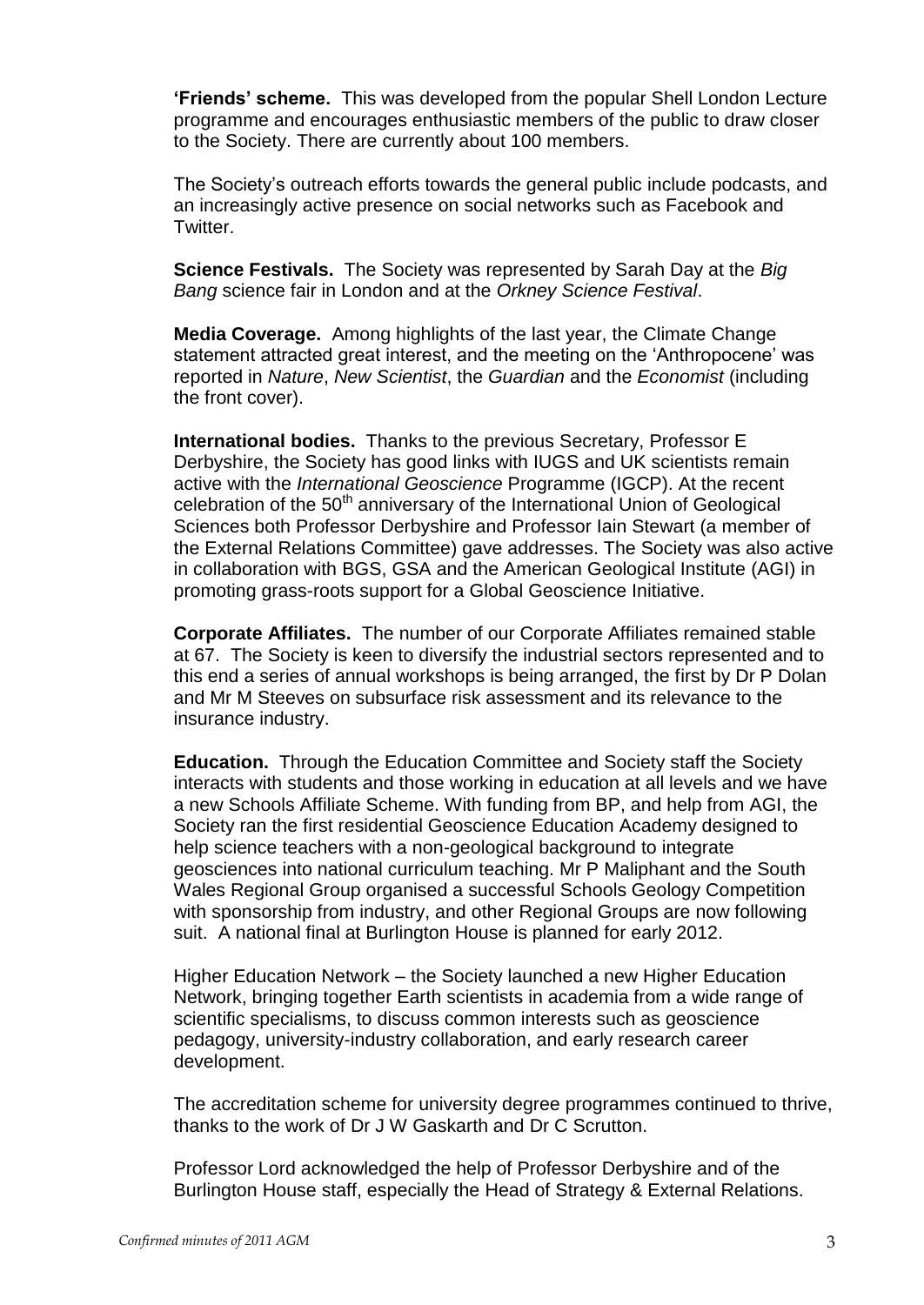#### *Science*

Professor P A Allen, Secretary Science, said that the primary responsibility of the Science Committee was managing the Society's programme of scientific meetings and in this it took a proactive role in generating ideas for meetings.

The programme is so full that no new proposals can be taken on within the next year which inevitably leads to disappointment to those proposing meetings.

The Science Committee is also actively considering ways in which the Society can promote geosciences to as wide a constituency of interest groups as possible. It wishes to facilitate more integrated, systems-type approaches to problem-solving in Earth and allied sciences and to promote newly emerging areas and had therefore initiated, as already reported by the Secretary, Foreign & External Affairs, a joint session with GSA at the annual general assembly of the EGU as the beginning of a closer, long-term relationship.

The Committee had started an annual "Frontiers" meeting covering emerging areas and designed to be of special interest to younger geoscientists.

One of the greatest outreach activities was the Shell London Lectures which continued to attract capacity audiences and a themed programme was being put together for 2012.

In collaboration with the Professional Committee an Environment Network has been formed – a horizontal structure to weave together several specialist groups with broad environmental interests. This was the first such network and it was hoped it would be rolled out perhaps to Energy and Climate Change.

Professor Allen thanked the members of the Science Committee. He also thanked the Secretary, Foreign & External Affairs, speakers and conveners, the Executive Secretary and the Conference Office team.

#### *Professional*

Professor D A C Manning, Secretary Professional Matters, said that this was his final report as Professional Secretary and the three years had been quite remarkable.

Chartership in particular had developed and had a much more client friendly approach. Work that had started in 2009 had been consolidated and the new process had worked well during 2010 under the stewardship of Dr Gaskarth who was thanked.

There had been an increase in the number of applicants for chartered status (CGeol and CSci) and it was important to recognise that these titles were equal in status.

The Society has accredited geology undergraduate programmes at all major UK universities and has begun to accredit both MSc and overseas programmes. We have moved from the endorsement of company training schemes to their formal accreditation which helps to reduce the time before a candidate can start to prepare their case for chartership.

In February 2010 the Executive and Professional secretaries visited Hong Kong where there are some 250 members, 60 of them Chartered. The demand there for geologists is far greater than presently experienced in the UK. The Society's discussions with Hong Kong University, the Geotechnical Engineering Office (HK Government) and multinational consultants showed that our service to the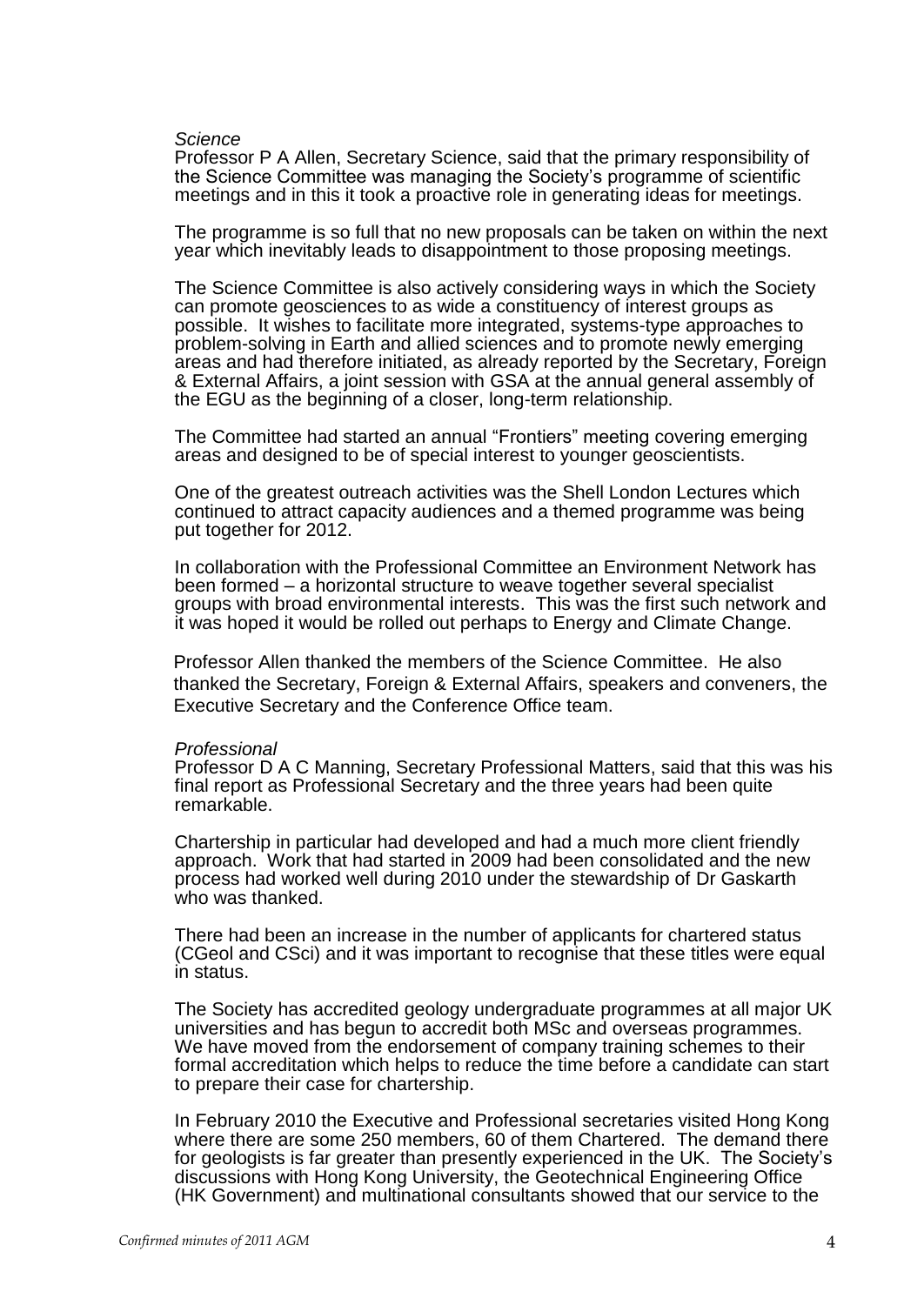profession will be needed for decades to come. Accreditation of the Hong Kong University programme was granted.

Experience in Hong Kong showed that the Society was unique in offering a pathway to professional formation that people want and will pay for; a title, portable like a university degree that was internationally recognised and which provided an independent assessment of professional competence.

The Society's approach to awarding chartership enabled it to be offered to anyone in the world who was appropriately qualified; the system was robust in its operation.

Professor Manning thanked Miss R Allington and the Chartership Audit Panel for checking the robustness of the system.

The Register of Ground Engineering Professionals was to be launched today, a project on which the Society had worked with other bodies. Those involved were thanked for their efforts.

Professor Manning thanked all the people who gave their time so enthusiastically on a voluntary basis and also the staff in the Fellowship Office.

The President thanked Professor Manning for his service to the Society as Professional Secretary.

#### *Publications*

Dr J P Turner, Secretary Publications, reported that 2010 had been another very successful year and fulfilled the two major objectives for the Society of disseminating high-quality geosciences to the Earth science community and generating financial surplus. There were 23 new *Lyell Collection* subscriptions (now at 102) and the publication of 23 volumes in the flagship Special Publications series, plus four other books including the two-volume proceedings of the 7<sup>th</sup> Petroleum Geology Conference. The Special Publication commissioning process was boosted with several new initiatives including free colour figures for authors and the inclusion of the series in the Thompson Science Citation Index.

Journal performance was excellent with the *Journal of the Geological Society* achieving its highest ever impact factor at a shade under 3.3 and the impact factors of the journals *Petroleum Geoscience* and *Geochemistry: Exploration environment, Analysis* also recorded encouraging increases. The Society's titles also consistently received greater than the average number of hits as measured by *Geoscience World*, the online consortium of geosciences publishers of which the Society was a founding member.

Among the challenges which the Publishing House face are the extraordinarily rapid pace of development of new publishing technologies and services, the growth of areas such as mobile devices, social networking and open access. As opportunities to develop brand new journals and book series dwindle an increasing trend in scientific publishing will be the expansion of services to readers and authors. Developments in this area include a publish-ahead-ofprint service whereby papers are published inline as soon as they are accepted rather than all the papers having to wait for the slowest manuscript to proceed through the system. Another development will be the inclusion of the Lyell Collection in Elsevier's new *Geofacets* web-based geographic search tool which will facilitate even greater exposure of the collection worldwide with additional potential to increase pay-per-view income significantly.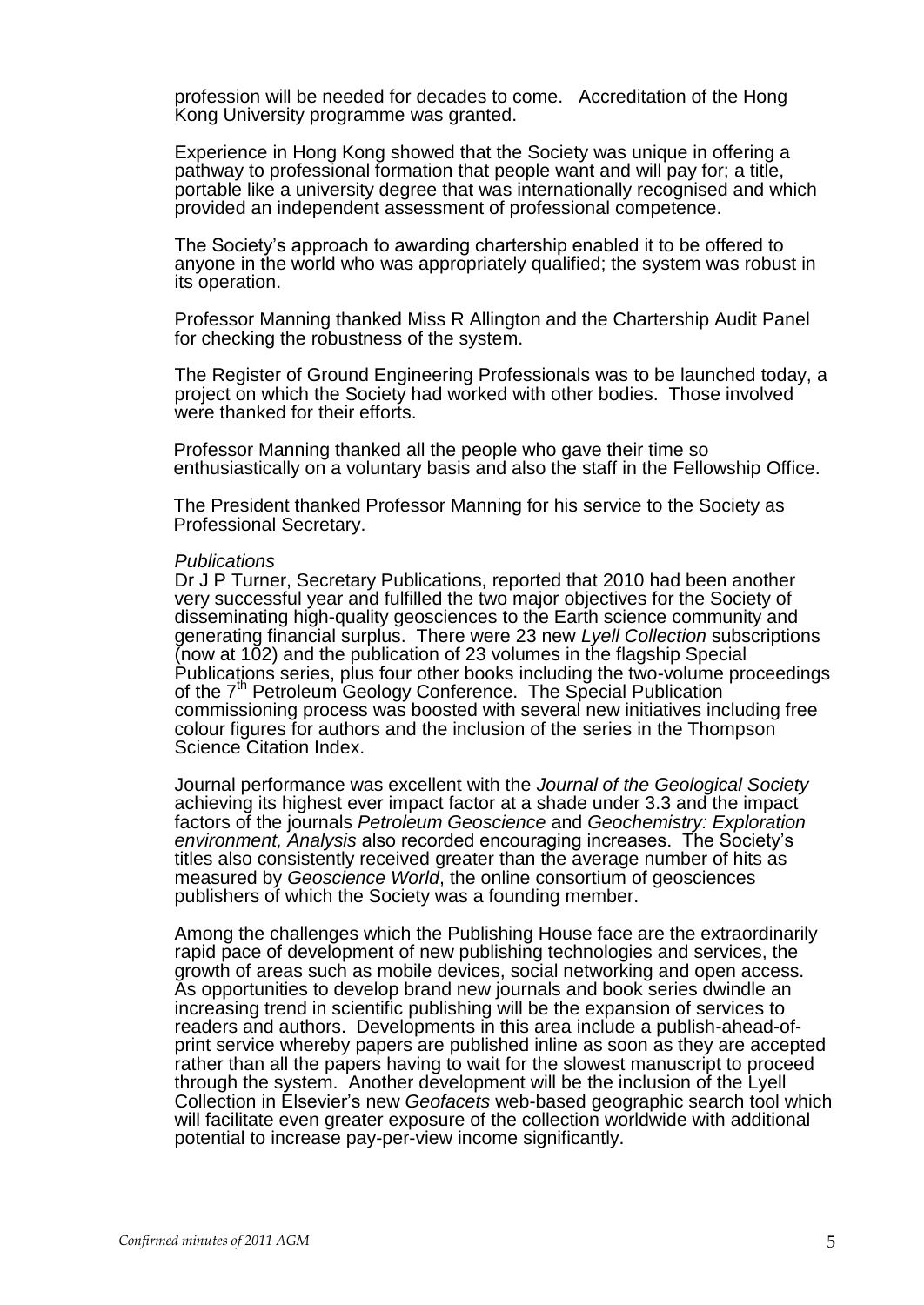Professor P Styles chaired the Library Review Committee. One of the recommendations was the need to develop more income streams and more details of this review have been placed on the website.

The Society was grateful for the donation by the great grandson of William Topley FRS FGS of a relief map which was created in 1875 of the Weald of Kent and the Bas Boulonnais.

In September the Society took part in *Open House London* which celebrated London's architecture and gave visitors the opportunity to see inside the Society's apartments for the first time.

Dr Turner thanked the Director of Publishing and colleagues at the Publishing House, the editors and reviewers and the readers and contributors.

### **REPORT OF THE TREASURER**

Professor A J Fleet, Treasurer, reported on a good year with the achievement of a financial surplus of £187,445, £299,055 more than the 2010 budget anticipated. This was the result of hard work across the Society. Publishing had yet another successful year producing a surplus of £512,810 against a budgeted surplus of £280,321. Thanks were due to everyone who helped achieve this.

Room hire and investment income also provided greater surpluses than expected. Cost control and new ways of working also played their parts in the good financial result for 2010.

The surplus enabled the Society to do a number of things.

The Society invested £117,744 in the Library mainly in journal subscriptions as well as an additional £32,791 invested in electronic journal licenses and spent £37,743 from reserves on achieving parts of the business plan.

The surplus bolstered reserves which were held to achieve business plan items that furthered the charitable objectives of the Society; funds were set aside to meet the obligations of the Burlington House lease for refurbishment and maintenance; and during the year Council reviewed the Society's reserves policy and agreed the need to build up further the free reserves over a number of years.

In his final annual report, Professor Fleet thanked all those who had assisted him during his time in office: the Executive Secretary and the management team, the Head of Finance and his team in the Account Office, the Head of Strategy & External Relations who had guided and facilitated the Budget and Programme Committee, the Director of Publishing, and his team at the Publishing House and the members of the Investment, Remuneration and Research Grants committees.

The President thanked Professor Fleet for his report and also for the enormous contribution that he had made during his time in office.

#### **6. COMMENTS FROM FELLOWS**

Dr R Allington said she was impressed with what had been achieved since she had last attended an Annual General Meeting and expressed her thanks.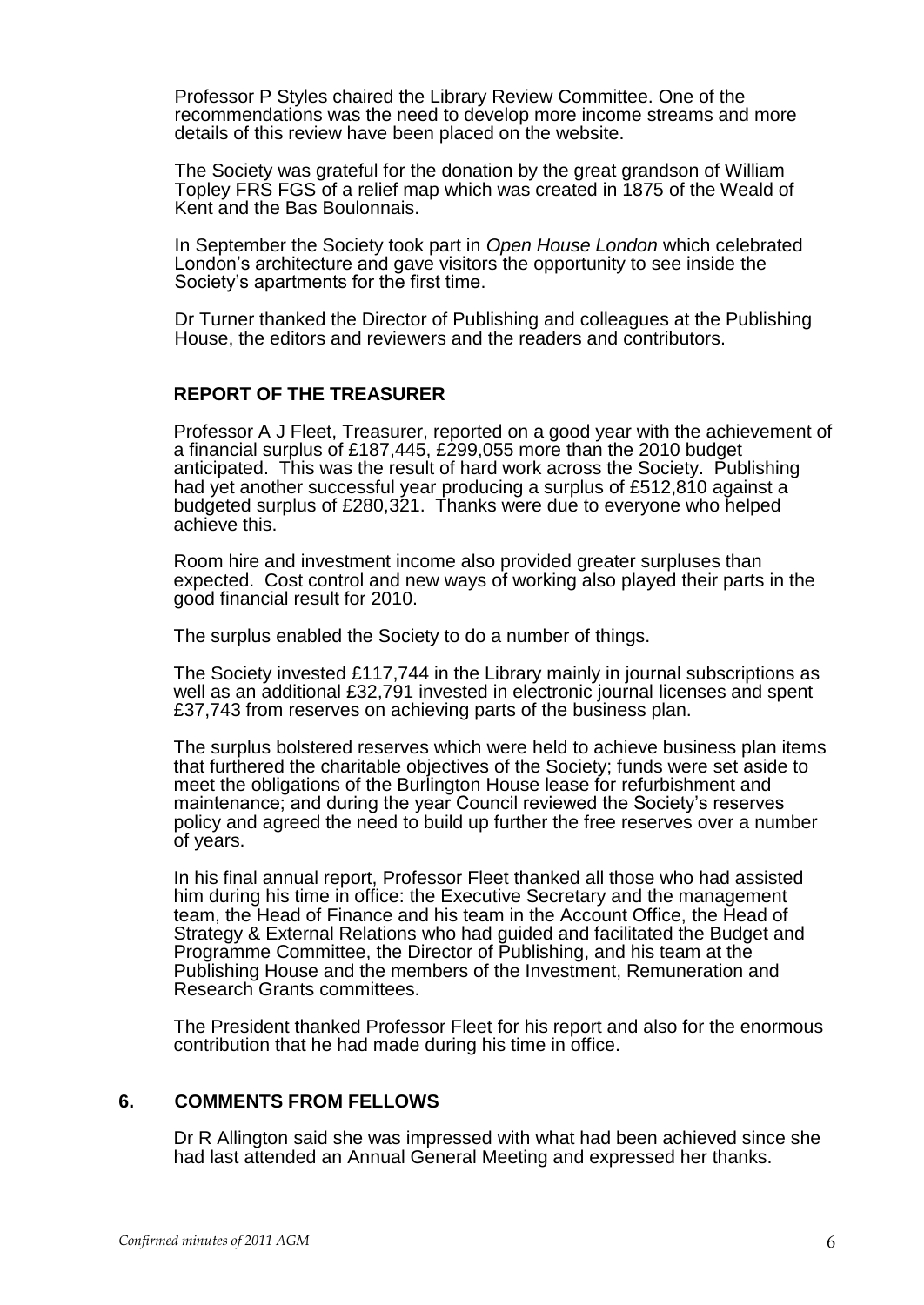Dr R Stabbins asked what percentage of those applying for Chartership were not accepted. Professor Manning replied said he preferred to say that those who were not successful were deferred and encouraged to re-apply after mentoring. This figure was  $10 - 20\%$ . The Society was trying to help candidates in this category by advising on preparation and better mentoring, activities in which those in the regional groups could help.

Professor I N McCave asked how far back would ISI incorporate special publications in their database. The Director of Publications replied five years.

Sir Crispin Tickell said that there used to be publications on display at Burlington House and this was valuable to get an idea of the full range. Dr Turner said he agreed and that this matter had been discussed with the Director of Publishing and Executive Secretary. The Executive Secretary said that Special Publications were put in the Library on publication and also on a table in the hallway.

Dr M Ridd said he was concerned that other books were "poor relations" to Special Publications in spite of the huge amount of work that went into them. Dr Turner replied that those such as the memoirs and the "Geology of" series were not seen in a lesser light but Special Publications were a major income stream for the Society. There were data to suggest that the commissioning process was receiving fewer new titles than we had in the past.

Mr D Entwistle made a number of points about Engineering Group Special Publications. These included colour, the "coercion" of authors and the need for more sponsorship. Mr Entwistle was asked to take these matters forward with the Publications Management Committee.

Dr M Winter said that although the Chartership process had come a long way there was talk in some quarters of discontent with the standards achieved.

The President agreed with Dr Winter about the advance in the Chartership process, and said that the Society could not respond to mere anecdote concerning shortfalls. Those with sound evidence of shortfalls in standards should bring that evidence to the attention of the Professional Committee.

The Professional Secretary thanked the President for his comments and agreed that there was no room for complacency and that much was being done including CPD.

Dr Allington said, as internal auditor for the Chartership process last year, that she was aware of some attitudes about Chartership but there was a lag between these and improvements made. She had heard that the Society had a reputation for having a worthwhile accreditation that was hard to achieve.

The President concluded the discussion by saying that the matter was of central importance and that Council would continue to keep it under review.

#### **7. ACCEPTANCE OF THE ANNUAL REPORT AND ACCOUNTS FOR 2010 AND APPROVAL OF THE BUDGET FOR 2011**

Mr B Cooper proposed acceptance of the accounts for 2010 and the budget for 2011. Miss R Allington seconded the motion, which was passed *nem con.*

# **8. FELLOWSHIP SUBSCRIPTIONS FOR 2012**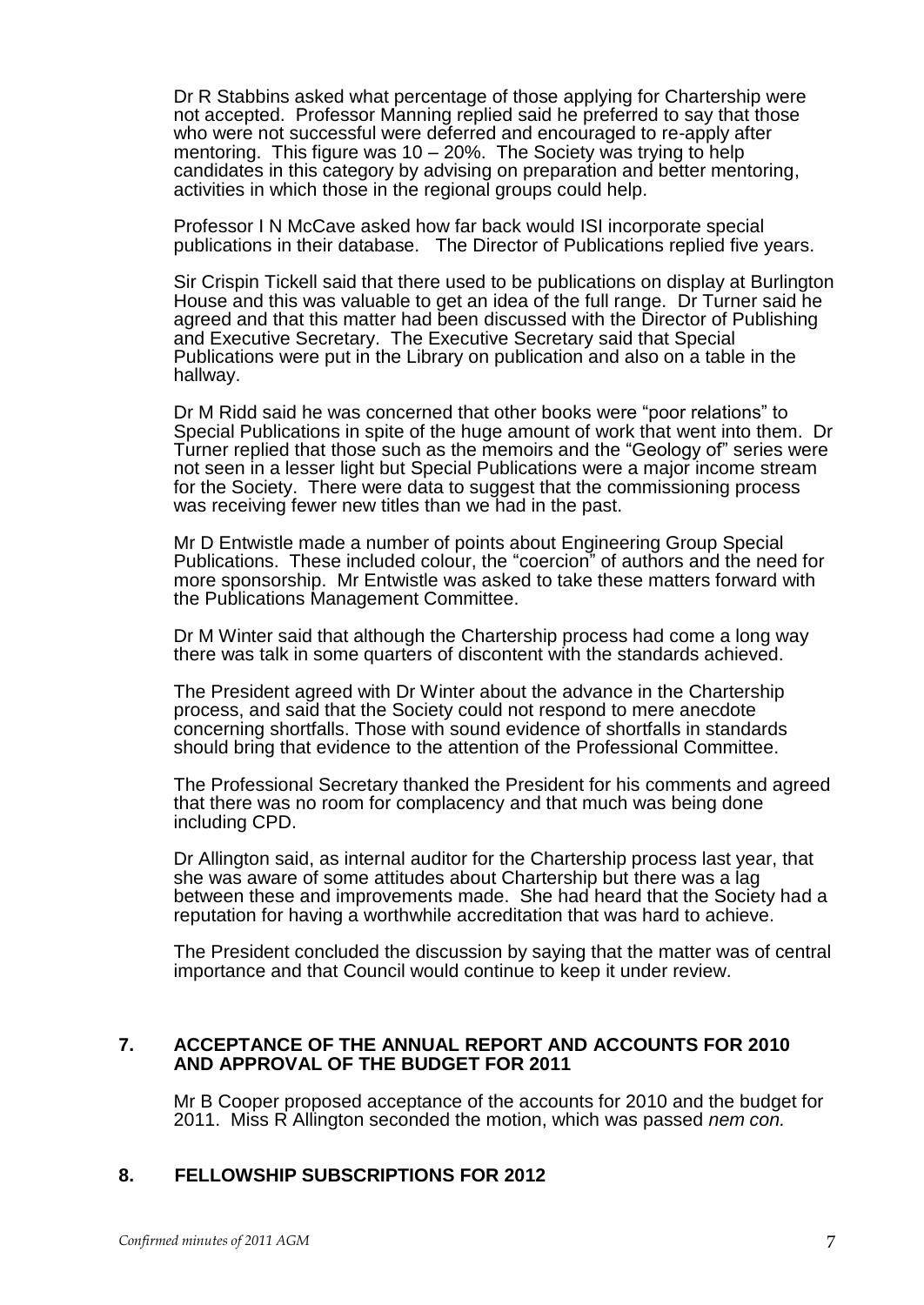Following the principles agreed in previous years, Council reviewed the latest estimates of the total costs of Fellowship, and the most recent measures of inflation. These considerations informed rather than dictated the overall percentage increase in fees. It was recommended that the fees for 2012 increased overall by 3% over those for 2011 with the impact on the youngest and oldest categories of Fellow reduced where possible. This was consistent with the fact that while it was estimated that Fellowship income would slightly exceed the concomitant costs in the current year, forecasts suggested inflation would rise in the coming months, and the Society faced continuing uncertainty in several areas of its finances.

The following subscriptions for 2012 were agreed *nem con.*:

|                                   | 2012<br>£ |
|-----------------------------------|-----------|
| Junior Candidate Fellows          | 10.00     |
| <b>Candidate Fellows</b>          | 15.00     |
| One-off payment for undergraduate | 40.00     |
| course                            |           |
| 21 and under                      | 31.50     |
| 22-27                             | 65.50     |
| 28-33                             | 120.50    |
| 34-59                             | 183.50    |
| 34-59 (Overseas)                  | 141.00    |
| 60-69                             | 92.50     |
| 70+                               | 63.50     |
| Concessions                       | 92.50     |
| Full time postgraduate MSc        | 37.00     |
| Full time postgraduate PhD        | 51.50     |
| Joint Fellow supplement           | 52.00     |
| <b>CGeol supplement</b>           | 27.00     |
| CSci supplement (TBC)*            | 21.00     |
| EurGeol supplement*               | 17.50     |
| Fellowship application fee        | 20.00     |
| Chartership validation fee        | 75.00     |
|                                   |           |

*\*Fees not set by GSL*

# **9. DEATHS**

Fellows received a list read by the President of those Honorary Fellows and Fellows whose deaths had been reported since the last Annual General Meeting.

# **10. REPORT OF SCRUTINEERS ON THE BALLOT FOR COUNCIL**

The President called upon the Scrutineers to read their report on the ballot for Council. Thirty-one votes were cast with no abstentions or spoilt papers. The following Fellows were duly elected to Council:

Professor P A Allen, Miss S Brough, Mr M Brown, Professor R Butler, Mr D J Cragg, Professor J E Francis, Professor A J Fraser, Dr S A Gibson,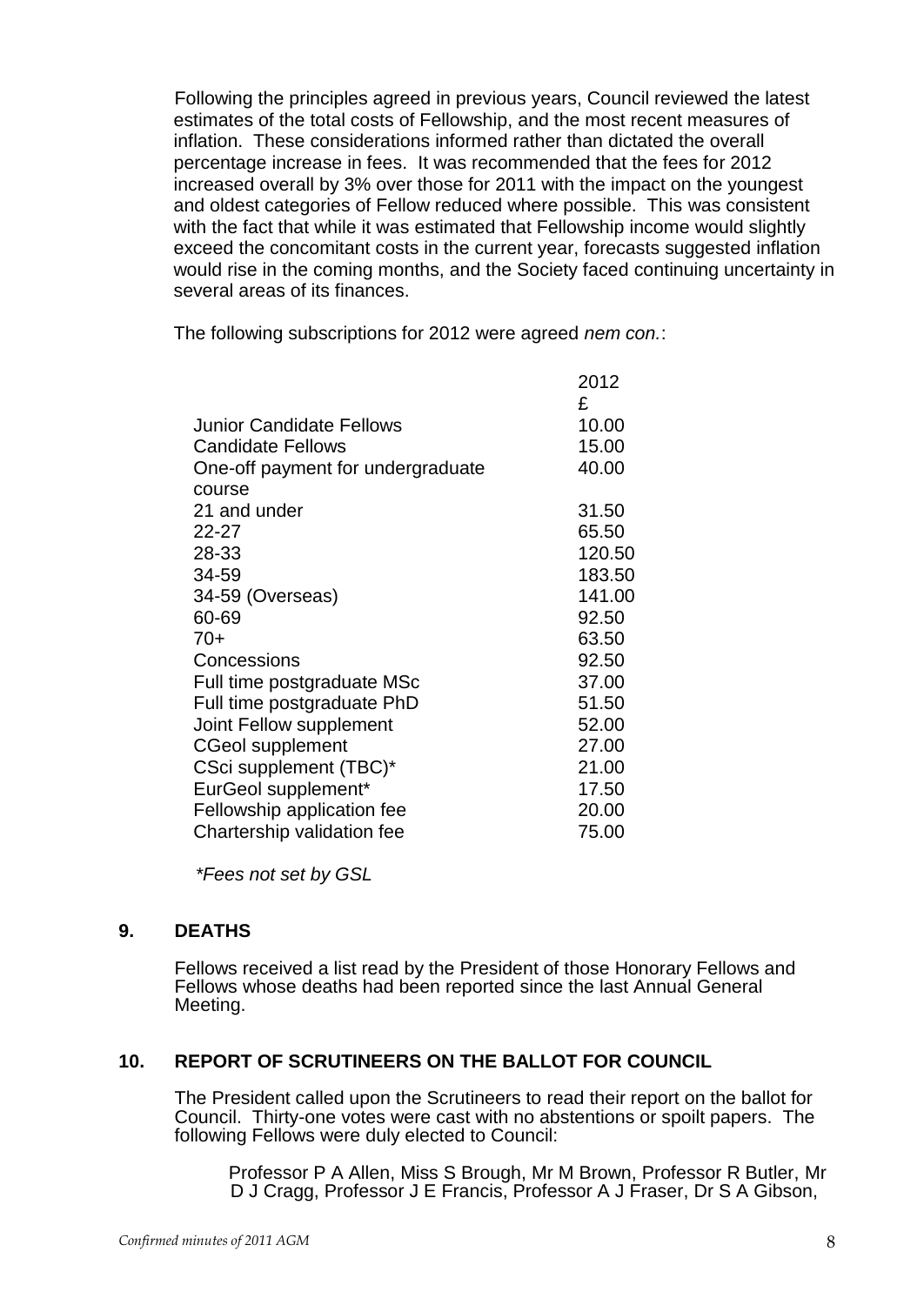Mrs M P Henton, Dr R A Hughes, Dr A Law, Professor R J Lisle, Professor A R Lord, Dr J P B Lovell, Mr P Maliphant, Professor S Marriott, Professor S Monro, Mr D T Shilston, Dr C P Summerhaves, Professor J H Tellam, Dr J P Turner, Professor D J Vaughan, Mr N R G **Walton** 

The ballot for Officers then took place.

### **11. APPOINTMENT OF AUDITORS**

BDO Stoy Hayward was re-appointed as the Society's auditors for the coming year.

### **12. REPORT OF SCRUTINEERS ON THE BALLOT FOR OFFICERS**

The President called upon the Scrutineers to read their report on the ballot for Officers. Thirty-five votes were cast, with no abstentions or spoilt papers. The following were duly elected:

President Dr J P B Lovell<br>Vice Presidents Nr P Maliphant

Treasurer **Dr A Law** Secretary, Foreign & External Affairs Professor A R Lord Secretaries **Professor P A Allen** 

**Mr P Maliphant** Professor S Marriott Dr C P Summerhayes Mrs M P Henton Dr J P Turner

# **13. ANY OTHER BUSINESS**

There was no other business.

# **14. DATE OF NEXT ANNUAL GENERAL MEETING**

A provisional date for the next Annual General Meeting of 13 June was agreed.

#### **15. VOTE OF THANKS**

Dr Lovell welcomed Mr D Shilston as the President designate and the other new members of Council.

He thanked the Committees, Specialist Groups, Regional Groups and Joint Associations for their sterling work during the year. He also thanked the Corporate Affiliates, particularly Shell for sponsorship of the Shell London lectures and other sponsors of Society events and the organisations who allowed their staff to participate in the committees and activities of the Society.

He thanked the retiring members of Council and all the retiring officers and other Council members for their diligence and hard work during their terms of office.

Retiring members of Council were:

Dr M C Daly